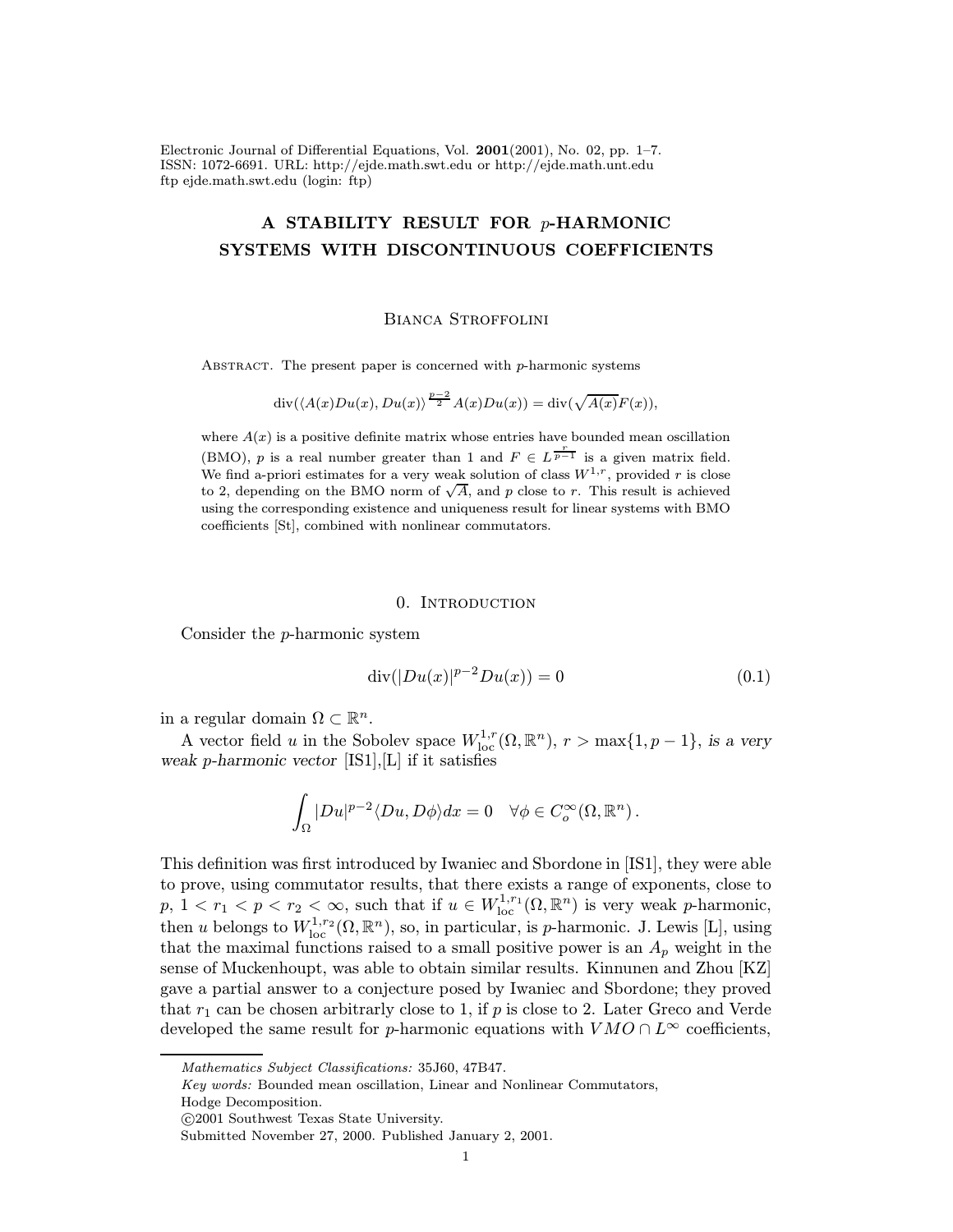## 2 Bianca Stroffolini EJDE–2001/02

using estimates for linear elliptic equations with  $VMO$  coefficients  $[D]$ , [IS2]. Our result is concerned with p-harmonic systems with BMO coefficients:

$$
\operatorname{div}(\langle A(x)Du(x), Du(x)\rangle^{\frac{p-2}{2}}A(x)Du(x)) = \operatorname{div}(\sqrt{A(x)}F(x))\tag{0.2}
$$

where  $A(x)=(A_{ij}(x))$  is a symmetric, positive definite matrix with entries in BMO, F is a given matrix field in  $L^{\frac{r}{p-1}}$ . Our definition of very weak p-harmonic vector a priori requires that the energy functional is finite along a solution, that is:

$$
\int_{\Omega}|\sqrt{A}Du|^{r}dx<\infty
$$

a closed subspace of  $W_0^{1,r}(\Omega,\mathbb{R}^n)$ , in addition for every  $\phi \in C_0^{\infty}(\Omega,\mathbb{R}^n)$ 

$$
\int_{\Omega} |\sqrt{A}Du|^{p-2} \langle \sqrt{A}Du, \sqrt{A}D\phi \rangle dx = \int_{\Omega} \langle F(x), \sqrt{A}D\phi \rangle dx \tag{0.3}
$$

We will use the existence and uniqueness result for linear systems with bounded mean oscillation (BMO) coefficients to derive a new Hodge decomposition for matrix fields and, then, using commutators, we will prove a continuity result for  $p$  close to netas and, then, using commutators, we<br>2, depending on the BMO-norm of  $\sqrt{A}$ .

The method of proof is different from the linear case; in fact, there we have at our disposal two commutator results: one is a powertype perturbation of the kernel of a linear bounded operator, the other is the Coifman-Rochberg-Weiss result about the linear commutator of a Calderon-Zygmund operator with a BMO matrix. In the nonlinear case, we do not know of a result for nonlinear commutators with a BMO function, so we can only use the commutator result of powertype, applied to the natural Hodge decomposition coming from the linear case. The statement is the following:

**Main Theorem.** For r given in such a way that  $|r-2| < \varepsilon$ , determined by the **EXECUTE:** FORT given in such a way that  $|r - 2| < \varepsilon$ , determined by the BMO-norm of  $\sqrt{A}$ , there exists  $\delta > 0$  such that if  $|p - r| < \delta$  and u is a very weak p-harmonic vector, then

$$
\|\sqrt{A}Du\|_{r}^{r} \le C\|F\|\frac{r}{p-1}\right] \tag{0.4}
$$

Further developments are presented considering some new spaces, the so-called grand  $L^q$  spaces, in the spirit of [GIS].

# 1. Definitions and preliminary results

**Definition 1.** Let  $\Omega$  be a cube or the entire space  $\mathbb{R}^n$ . The John-Nirenberg space  $BMO(\Omega)$  [JN] consists of all functions b which are integrable on every cube  $Q \subset \Omega$ and satisfy:

$$
||b||_* = \sup \left\{ \frac{1}{|Q|} \int_Q |b - b_Q| \, dx : Q \subset \Omega \right\} < \infty
$$

where  $b_Q = \frac{1}{|Q|} \int_Q b(y) dy$ .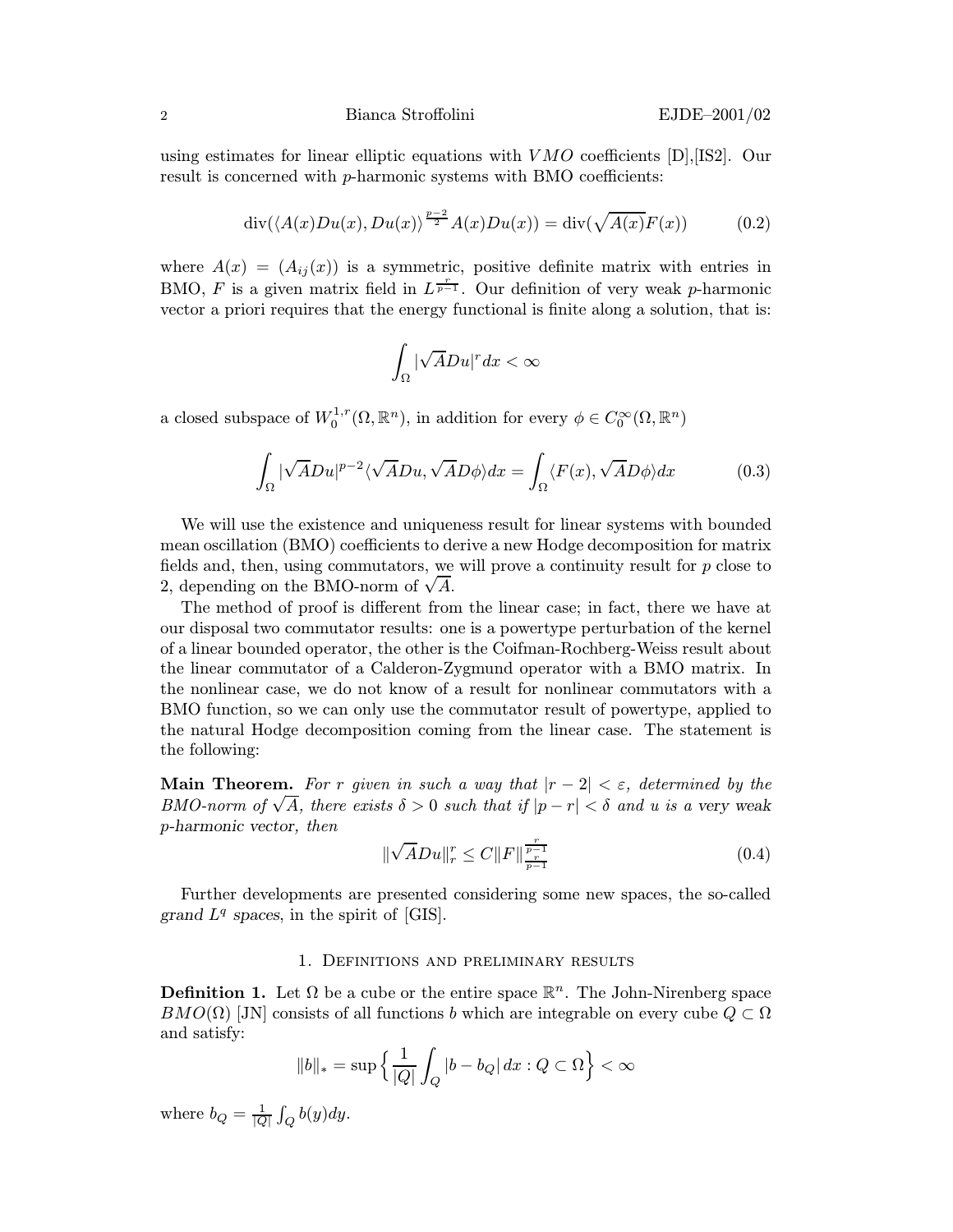**Definition 2.** For  $1 < q < \infty$  and  $0 \le \theta < \infty$  the grand  $L^q$ -space, denoted by  $L^{\theta,q)}(\Omega,\mathbb{R}^{n\times n})$ , consists of matrices  $F\in\bigcap_{0<\varepsilon\leq q-1}L^{q-\varepsilon}(\Omega,\mathbb{R}^{n\times n})$  such that

$$
||F||_{\theta,q} = \sup_{0 < \varepsilon \le q-1} \varepsilon^{\frac{\theta}{q}} ||F||_{q-\varepsilon} < \infty
$$

These spaces are Banach spaces, they were introduced for  $\theta = 1$  in the study of integrability properties of the Jacobian [IS1] and were used in [GISS] to establish a degree formula for maps with non-integrable Jacobian.

**Definition 3.** The grand Sobolev space  $W_0^{\theta,p}(\Omega,\mathbb{R}^n)$  consists of all vector fields u belonging to  $\bigcap_{0<\varepsilon\leq p-1}W_0^{1,p-\varepsilon}(\Omega,\mathbb{R}^n)$  such that  $Du\in L^{\theta,p}(\Omega,\mathbb{R}^{n\times n})$ ; a norm on this space is  $||Du||_{\theta,p}$ .

Next, we recall a stability result for nonlinear perturbation of a kernel of a bounded linear operator; namely:  $T^{-\delta} f = T(|f|^{-\delta} f)$ , where

$$
T: L^p(\Omega, E) \longrightarrow L^p(\Omega, E)
$$

is a bounded linear operator and  $E$  is a Hilbert space.

**Theorem 1.** Let  $T : L^p(\Omega, E) \longrightarrow L^p(\Omega, E)$  be a bounded linear operator for all  $p_1 \leq p \leq p_2$ ; then for  $1 - \frac{p_2}{p} \leq \delta \leq 1 - \frac{p_1}{p}$  there is a constant  $C = C(||T||_{p_1}, ||T||_{p_2})$ such that if f belongs to the kernel of  $T$ , we get

$$
||T(|f|^{-\delta}f)||_{\frac{p}{1-\delta}} \leq C|\delta|||f||_p^{1-\delta} \tag{1.1}
$$

A new Hogde decompostion. Consider a linear system with BMO coefficients:

$$
\operatorname{div}(B(x)Du(x))=\operatorname{div} F(x)
$$

where  $B(x)$  is a symmetric, positive definite matrix whose entries are in BMO, F is a given matrix field. We state the following existence and uniqueness result for the solution of the Dirichlet problem:

**Theorem 2.** [St] There exists  $\varepsilon > 0$ , depending on the BMO-norm of B, such that for  $|r-2| < \varepsilon$  the Dirichlet problem:

$$
\operatorname{div}(BDu) = \operatorname{div} F
$$
  

$$
F \in L^{r}(\Omega, \mathbb{R}^{n \times n}), \quad u \in W_{o}^{1,r}(\Omega, \mathbb{R}^{n})
$$
 (1.2)

admits a unique solution. In particular the energy functional

$$
\int_{\Omega} |Du|^{-\varepsilon} \langle B(x)Du, Du \rangle \, dx
$$

is finite and the following a-priori estimate holds

$$
||Du||_r \le C||F||_r \tag{1.3}
$$

Remark. Note that, taking into account the uniform estimate (1.3) for exponents in a range determined by the BMO-norm of  $B$ , we have actually existence and uniqueness in the grand Sobolev space  $W_0^{\theta,2)}(\Omega,\mathbb{R}^n)$ .

This Theorem can be rephrased in terms of a new Hodge decomposition. More precisely,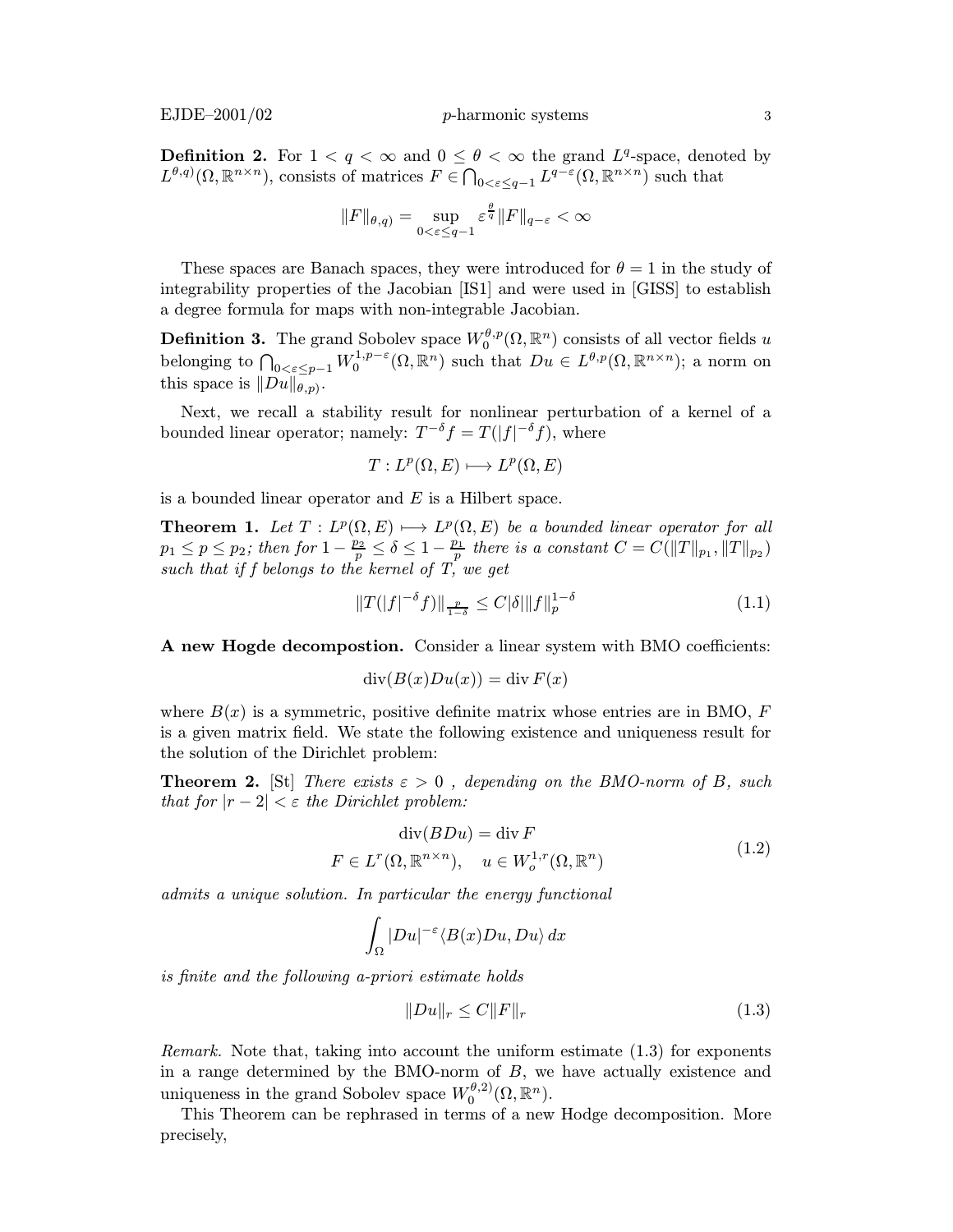**Theorem 2'.** There exists  $\varepsilon > 0$ , depending on the BMO-norm of B, such that for  $|r - 2| < \varepsilon$  a matrix field  $F \in L^r(\Omega, \mathbb{R}^{n \times n})$  can be decomposed uniquely as it follows:

$$
F = BD\phi + L
$$

with div  $L = 0$  and  $\phi \in W_0^{1,r}(\Omega, \mathbb{R}^n)$ . Therefore, there exists a bounded linear operator

$$
S: L^r(\Omega, \mathbb{R}^{n \times n}) \to L^r(\Omega, \mathbb{R}^{n \times n})
$$

given by  $S(F) = BD\phi$ .

It is sufficient to solve the linear system

$$
\operatorname{div}(BD\phi) = \operatorname{div} F
$$

We will apply Theorem 1 to the operator  $T = I - S$  with  $B = \sqrt{A}$ . Notice that the square root operator acting on matrices with minimum eigenvalue far from zero, for example greater or equal than 1, is Lipschitz, therefore the square root of A is still in BMO. The kernel of the operator T consists of matrix fields of the form  $\sqrt{AD\phi}$ .

## 2. Proof of the Main Theorem

Consider a very weak p-harmonic vector  $u \in W^{1,r}$ , with r determined by Theorem 2 and with finite energy. Decompose  $\sqrt{A}Du|^{r-p}\sqrt{A}Du$  using the new Hodge decomposition:

$$
|\sqrt{A}Du|^{r-p}\sqrt{A}Du = \sqrt{A}D\phi + L, \quad \text{div}\,L = 0
$$

Let us observe that  $T(\sqrt{A}Du) = 0$ ; therefore L is a nonlinear perturbation of the kernel of a bounded linear operator; we can apply Theorem 1 with  $\delta = p - r$  to get the following estimate

$$
||L||_{\frac{r}{1-\delta}} \le C|\delta| ||\sqrt{A}Du||_{r}^{1-\delta}
$$
\n(2.1)

Using the above equality we find

$$
\int_{\Omega}|Du|^{r}dx\leq \int_{\Omega}|\sqrt{A}Du|^{r}=\int_{\Omega}|\sqrt{A}Du|^{p-2}\langle\sqrt{A}Du,L\rangle dx+\int_{\Omega}\langle F,\sqrt{A}D\phi\rangle dx\,.
$$

Using Hölder's inequality on the last two terms of the above expression and  $(2.1)$ ,

$$
\int_{\Omega} |\sqrt{A}Du|^{r} dx \leq ||\sqrt{A}Du||_{r}^{p-1} ||L||_{\frac{r}{r-p+1}} + ||F||_{\frac{r}{p-1}} ||\sqrt{A}D\phi||_{\frac{r}{r-p+1}} \leq C|r-p|||\sqrt{A}Du||_{r}^{r} + C||F||_{\frac{r}{p-1}} ||\sqrt{A}Du||_{r}^{\frac{r}{r-p+1}}
$$

Using Young's inequality and choosing r such that  $C|r-p| < 1$ , we get the assertion.

We will prove also the uniqueness of the very weak p-harmonic vector in a space larger than  $W^{1,r}$ , refining estimate (0.4). We begin with establishing the following Theorem, that for the p-harmonic case was established in [GIS].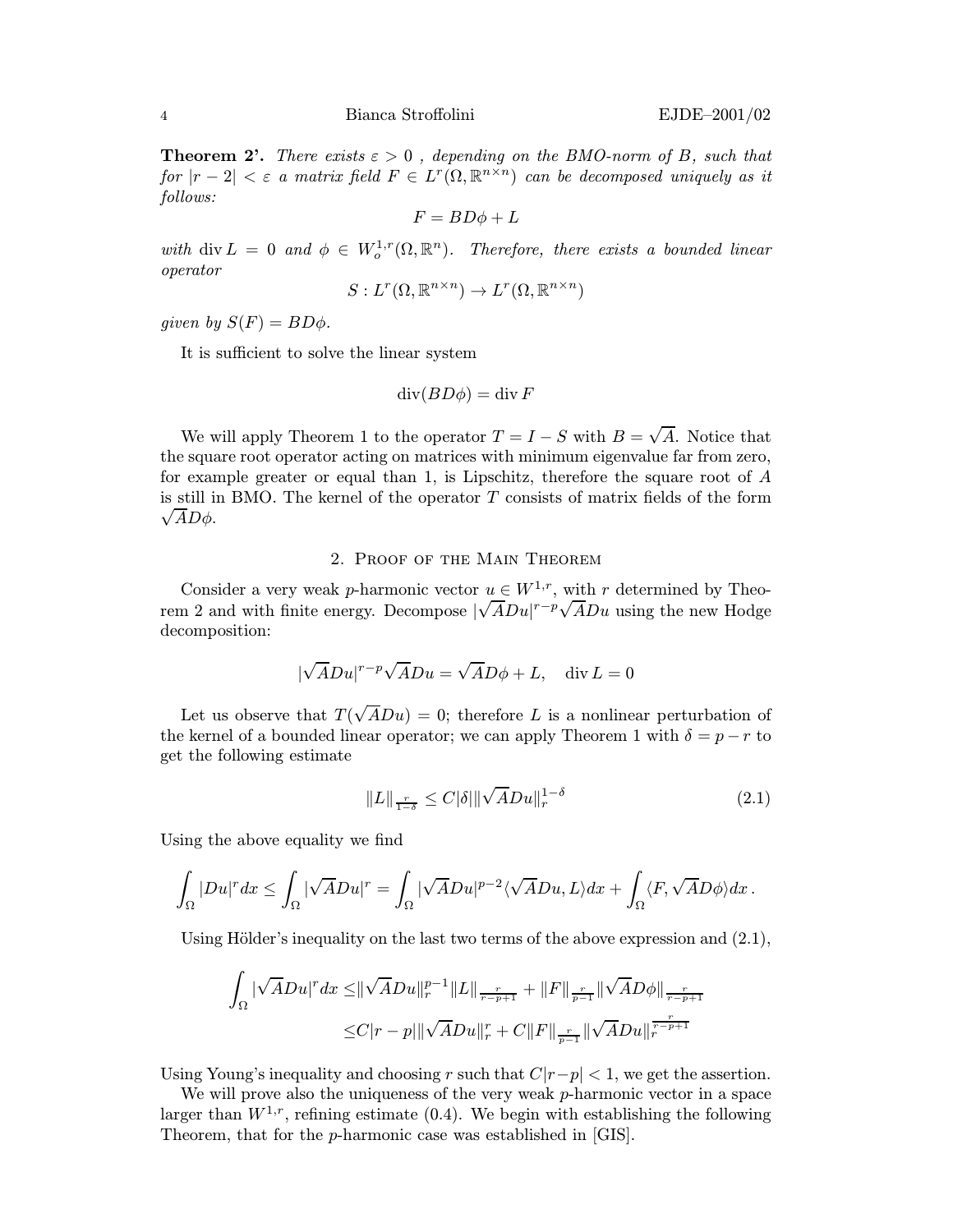**Theorem 3.** For r given in such a way that  $|r-2| < \varepsilon$ , determined by Theorem 2, there exists  $\delta$  such that if  $|p - r| < \delta$  and  $u, v \in W^{1,r}(\Omega, \mathbb{R}^n)$  are very weak p-harmonic vectors respectively with data  $F, G \in L^{\frac{r}{p-1}}(\Omega,\mathbb{R}^{n \times n})$  with finite energy, the following estimate holds:

$$
\begin{split} &\|\sqrt{A}Du - \sqrt{A}Dv\|_{r}^{p-1} \\ &\leq C\varepsilon^{\frac{p-1}{p-2}}(\|F\|_{\frac{r}{p-1}} + \|G\|_{\frac{r}{p-1}}) + C\left\{\begin{array}{l}\|F - G\|_{\frac{r}{p-1}} \\ &\|F - G\|_{\frac{r}{p-1}}^{p-1}(\|F\|_{\frac{r}{p-1}} + \|G\|_{\frac{r}{p-1}})^{2-p} & (1 < p < 2) \\ & (2.2) \end{array}\right. \end{split}
$$

*Proof.* Take  $u \in W^{1,r}(\Omega, \mathbb{R}^n)$  with finite energy, a very weak solution of the equation: √

$$
\operatorname{div}(|\sqrt{A}Du|^{p-2}ADu) = \operatorname{div}(\sqrt{A}F)
$$
\n(2.3)

and  $v \in W^{1,r}(\Omega, \mathbb{R}^n)$  with finite energy, a very weak solution of

$$
\operatorname{div}(|\sqrt{A}Dv|^{p-2}ADv) = \operatorname{div}(\sqrt{A}G)
$$
\n(2.4)

Consider the Hodge decomposition of

$$
|\sqrt{A}Du - \sqrt{A}Dv|^{r-p}(\sqrt{A}Du - \sqrt{A}Dv) = \sqrt{A}D\phi + L
$$

we have estimates:

$$
\|\sqrt{A}D\phi\|_{\frac{r}{1-\delta}} \le C\|\sqrt{A}Du - \sqrt{A}Dv\|_{r}^{1-\delta}
$$
  

$$
\|L\|_{\frac{r}{1-\delta}} \le C|\delta|\|\sqrt{A}Du - \sqrt{A}Dv\|_{r}^{1-\delta}
$$

We can use  $\sqrt{A}D\phi$  as test function in (2.3) and (2.4) and subtract the two equations, to obtain:

$$
\int_{\Omega} \langle |\sqrt{A}Du|^{p-2}\sqrt{A}Du - |\sqrt{A}Dv|^{p-2}\sqrt{A}Dv, |\sqrt{A}Du - \sqrt{A}Dv|^{r-p}(\sqrt{A}Du - \sqrt{A}Dv)\rangle
$$
  
= 
$$
\int_{\Omega} \langle F - G, \sqrt{A}D\phi \rangle + \int_{\Omega} \langle |\sqrt{A}Du|^{p-2}\sqrt{A}Du - |\sqrt{A}Dv|^{p-2}\sqrt{A}Dv, L\rangle,
$$

and

$$
\int_{\Omega} (|\sqrt{A}Du| + |\sqrt{A}Dv|)^{p-2} |\sqrt{A}Du - \sqrt{A}Dv|^{2-p+r}
$$
  

$$
\leq C(p) \int_{\Omega} |F - G||\sqrt{A}D\phi| + C(p) \int_{\Omega} (|\sqrt{A}Du| + |\sqrt{A}Dv|)^{p-2} |\sqrt{A}Du - \sqrt{A}Dv||L|.
$$

Now, using Hölder's and Young's inequalities we get the assertion.

This Theorem is the key to prove uniqueness of the solution of (0.2) in the grand Sobolev space  $W_0^{\theta,p}$  when the right-hand side is in a grand  $L^{\theta,q}$  space. We state the following uniqueness Theorem.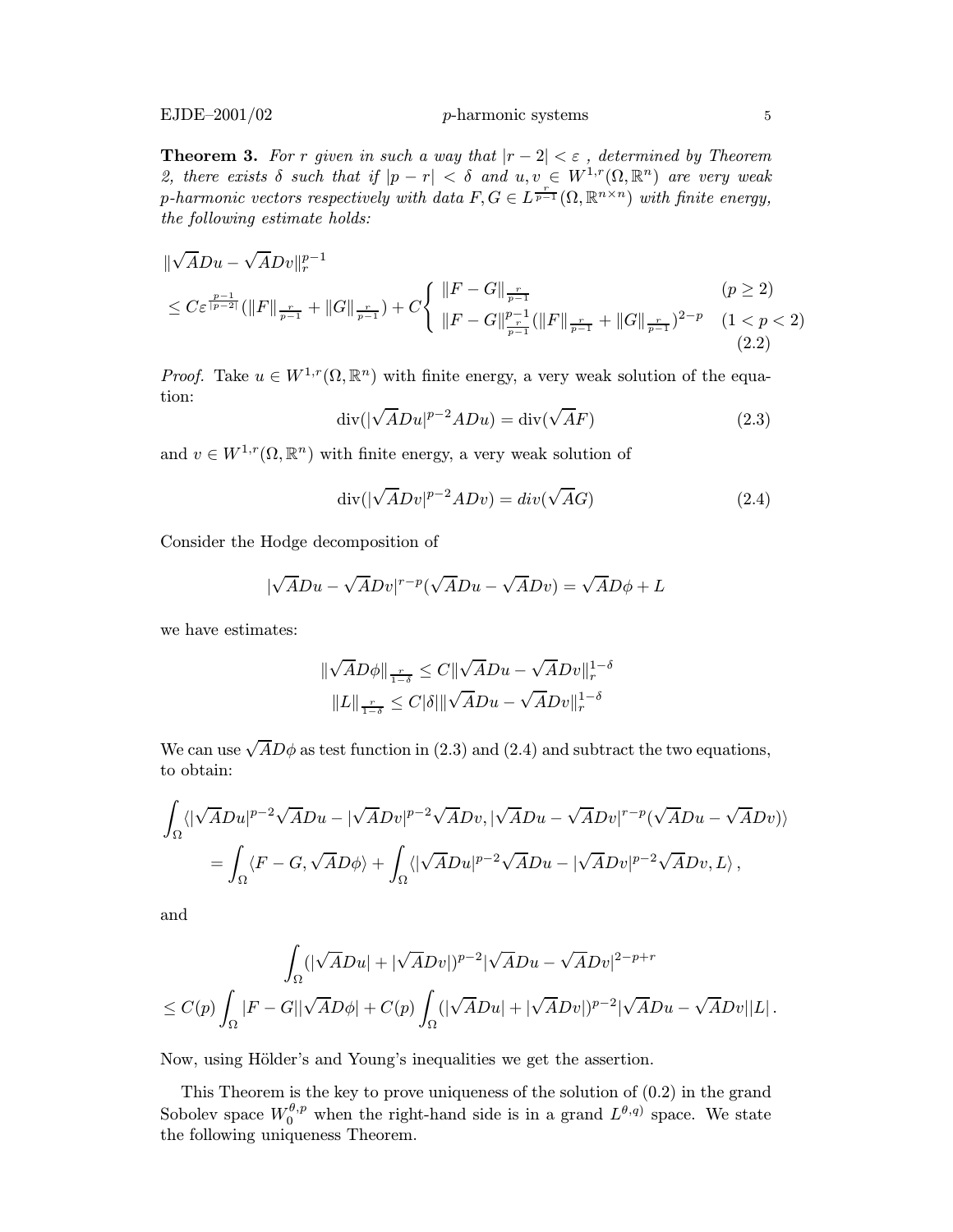## 6 Bianca Stroffolini EJDE–2001/02

**Theorem 4.** For each  $F \in L^{\theta,q}(\Omega,\mathbb{R}^{n\times n})$  with q the Hölder conjugate of p, and p in the range determined by Theorem 2, the p-harmonic system (0.2) may have at most one solution in the closed subspace of  $W^{\theta,p}(\Omega,\mathbb{R}^n)$ :

$$
\mathcal{E}^{\theta,p} = \{u \in W^{\theta,p}(\Omega,\mathbb{R}^n): \|\sqrt{A}Du\|_{\theta,p)} < \infty\}
$$

and we get the uniform estimate for the operator  $\mathcal{H}: L^{\theta,q}(\Omega,\mathbb{R}^{n\times n}) \to \mathcal{E}^{\theta,p}$  that ana we get the uniform<br>carries F into  $\sqrt{A}Du$ :

$$
\|\mathcal{H}F - \mathcal{H}G\|_{\theta,p}^{p-1} \le C(n,p, \|A\|_*) \, \|F - G\|_{\theta,q}^{\alpha} (\|F\|_{\theta,q}) + \|G\|_{\theta,q})^{1-\alpha} \tag{2.5}
$$

where

$$
\alpha = \begin{cases} \frac{p-\theta(p-2)}{p} & \text{if } p \ge 2\\ \frac{p+\theta(p-2)}{q} & \text{if } p \le 2 \end{cases}
$$

If, in addition, A is in  $L^{\infty}$ , we get existence.

In fact, given  $F \in L^{\theta,q}(\Omega,\mathbb{R}^{n\times n})$ , we consider a convolution  $F_k$  with a standard mollifier; the approximations  $F_k$  converge to F in  $L^{\theta',q}(\Omega,\mathbb{R}^{n\times n})$  for every  $\theta' > \theta$ . Next, solve the p-harmonic system:

$$
\operatorname{div}(\langle A(x)Du_k(x), Du_k(x)\rangle^{\frac{p-2}{2}}A(x)Du_k(x)) = \operatorname{div}(\sqrt{A(x)}F_k(x))
$$

for  $u_k \in W_0^{1,p}(\Omega,\mathbb{R}^n)$ . We use estimate  $(2.5)$  with  $\theta'$  in place of  $\theta$  to show that  $u_k$ is a Cauchy sequence in  $W_0^{\theta',p)}(\Omega,\mathbb{R}^n)$ :

$$
\|\sqrt{A}Du_k-\sqrt{A}Du_j\|_{\theta',p}^{p-1}\leq C(n,p,\|A\|_*)\,\|F_k-F_j\|_{\theta',q)}^{\alpha}(\|F_k\|_{\theta',q})+\|F_j\|_{\theta',q})^{1-\alpha}
$$

Passing to the limit in the integral identities:

$$
\int_{\Omega} |\sqrt{A}Du_k|^{p-2}\langle \sqrt{A}Du_k, \sqrt{A}D\phi\rangle dx = \int_{\Omega} \langle F_k(x), \sqrt{A}D\phi \rangle dx
$$

we then conclude that the limit u is in  $W_0^{\theta,p}(\Omega,\mathbb{R}^n)$ .

## **REFERENCES**

- $[D]$  G. Di Fazio,  $L^p$  estimates for divergence form elliptic equations with discontinuous coefficients, Boll. Un. Mat. Ital. 7 (1996), 409–420.
- [GIS] L. Greco, T. Iwaniec and C. Sbordone, Inverting the p-Harmonic Operator, Manuscripta Mathematica 92 (1997), 249–258.
- [GISS] L. Greco, T.Iwaniec, C. Sbordone and B. Stroffolini, Degree formulas for maps with nonintegrable Jacobian, Topological Methods in Nonlinear Analysis 6 (1995), 81–95.
- [GV] L. Greco and A. Verde, A regularity property of p-harmonic functions, Annales Academiae Scientiarum Fennicae (to appear).
- [I] T.Iwaniec, Nonlinear Differential Forms, Lectures in Jyväskylä,, August 1998.
- [IS1] T. Iwaniec and C. Sbordone, Weak minima of variational integrals, J.Reine Angew.Math. 454 (1994), 143–161.
- [IS2] T. Iwaniec and C. Sbordone, Riesz transform and elliptic PDEs with VMO-coefficients, Journal d'Analyse Math. 74 (1998), 183–212.
- [KZ] J. Kinnunen and S. Zhou, A note on very weak P-harmonic mappings, Electronic Journal of Differential Equations, 25 (1997), 1–4.